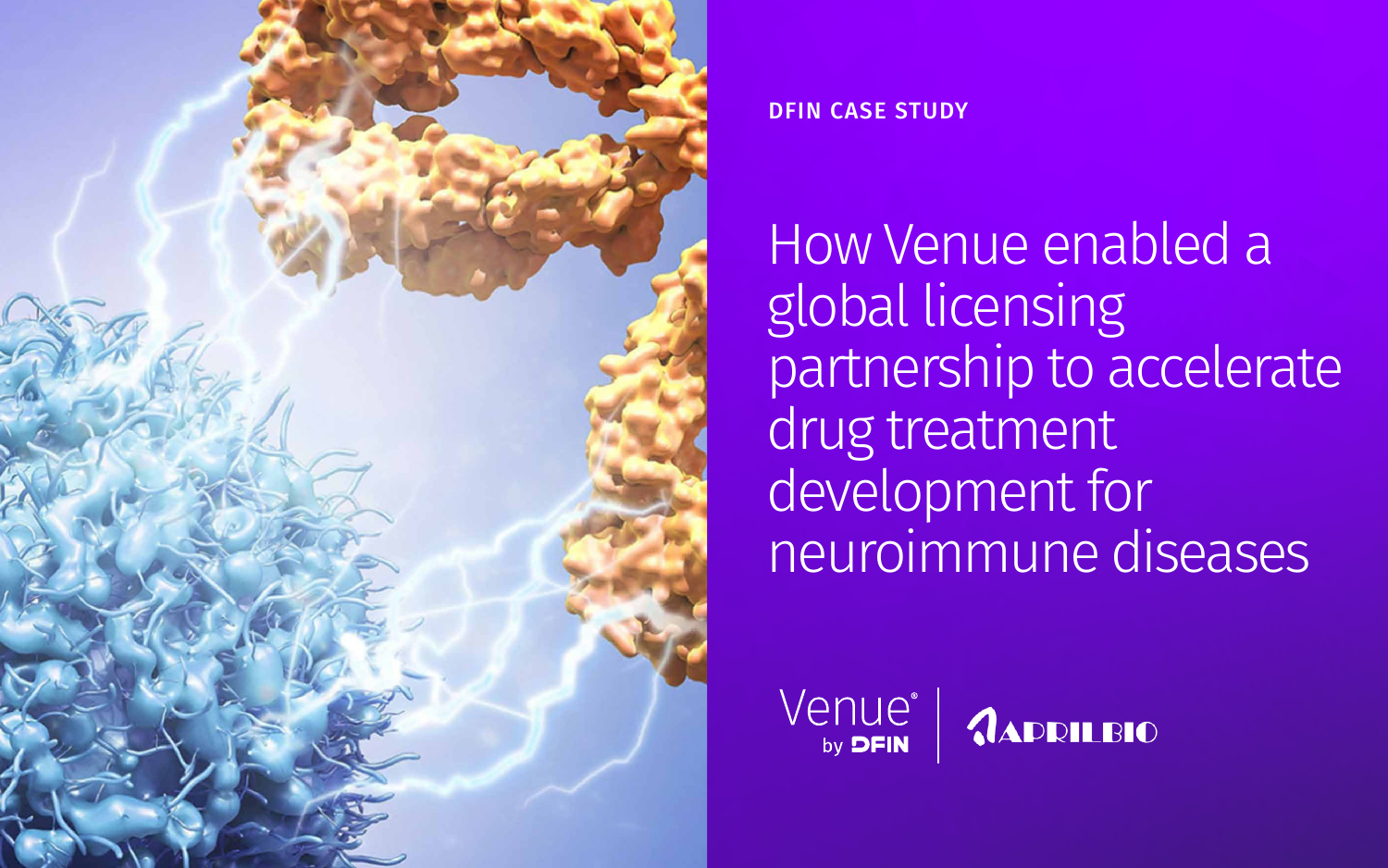## CORPORATE SNAPSHOT



Established in 2013, AprilBio is a South Korean biopharmaceutical company dedicated to the development of specialized biologics and antibody drugs.

The company's platform technologies include a human phage-display Ab library and anti-Serum Albumin Fab-Associated (SAFA) technology, a versatile building block for half-life extension and generation of novel biological therapeutics.

AprilBio is focused on developing solutions for rare diseases, oncology, autoimmune disorders and inflammatory diseases.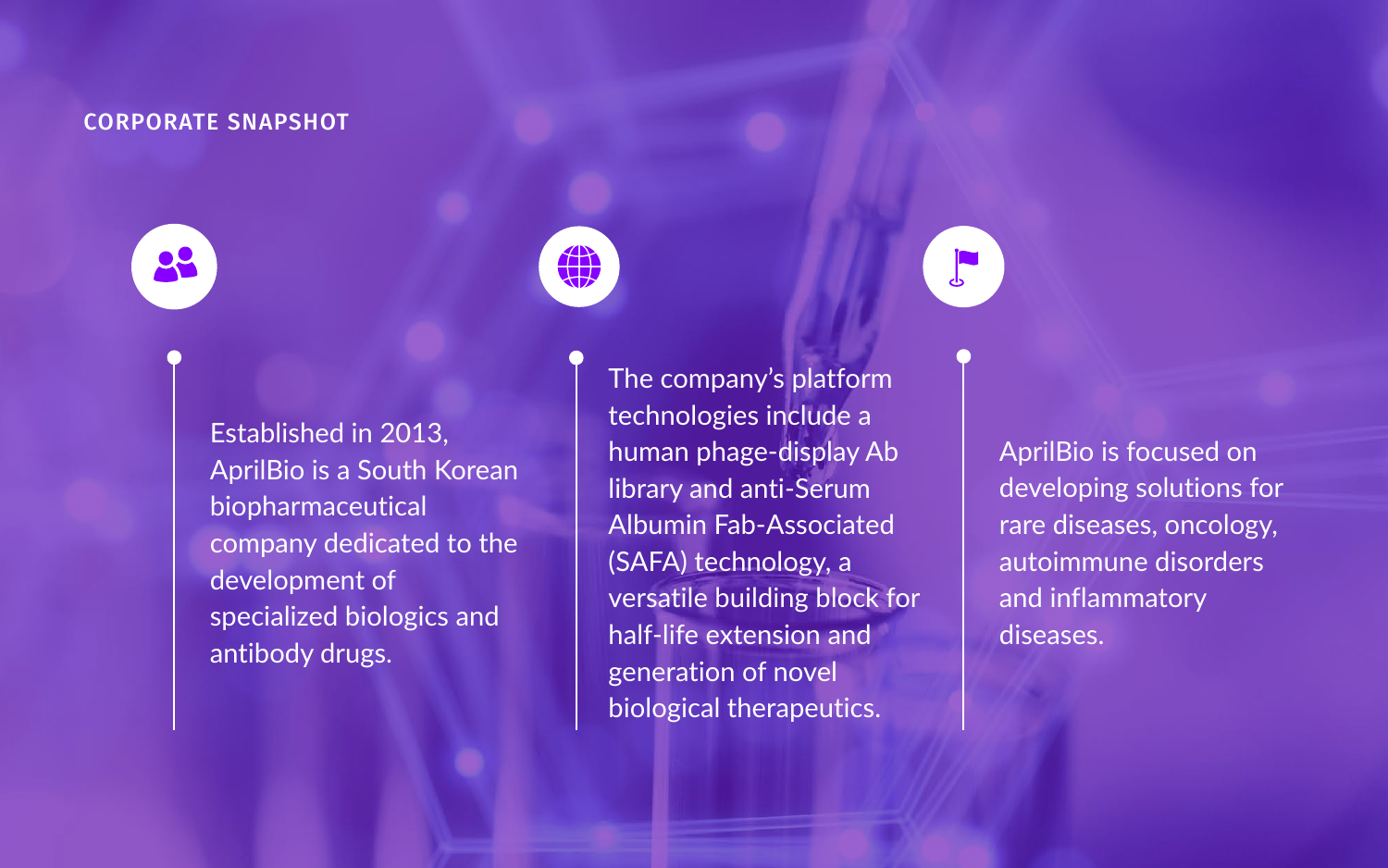AprilBio needed to confidentially share materials with prospective licensees interested in licensing of AprilBio's novel and well-differentiated asset, which offers significant potential across a wide array of neuroimmune diseases. Security and privacy were of the utmost concern because the shared documents included proprietary and sensitive information such as preclinical data and exclusive R&D findings for new, potent therapies. Using a general-purpose file sharing service was deemed unacceptably risky.



# CHALLENGE

# Securely sharing proprietary data with prospective licensees for licensing due diligence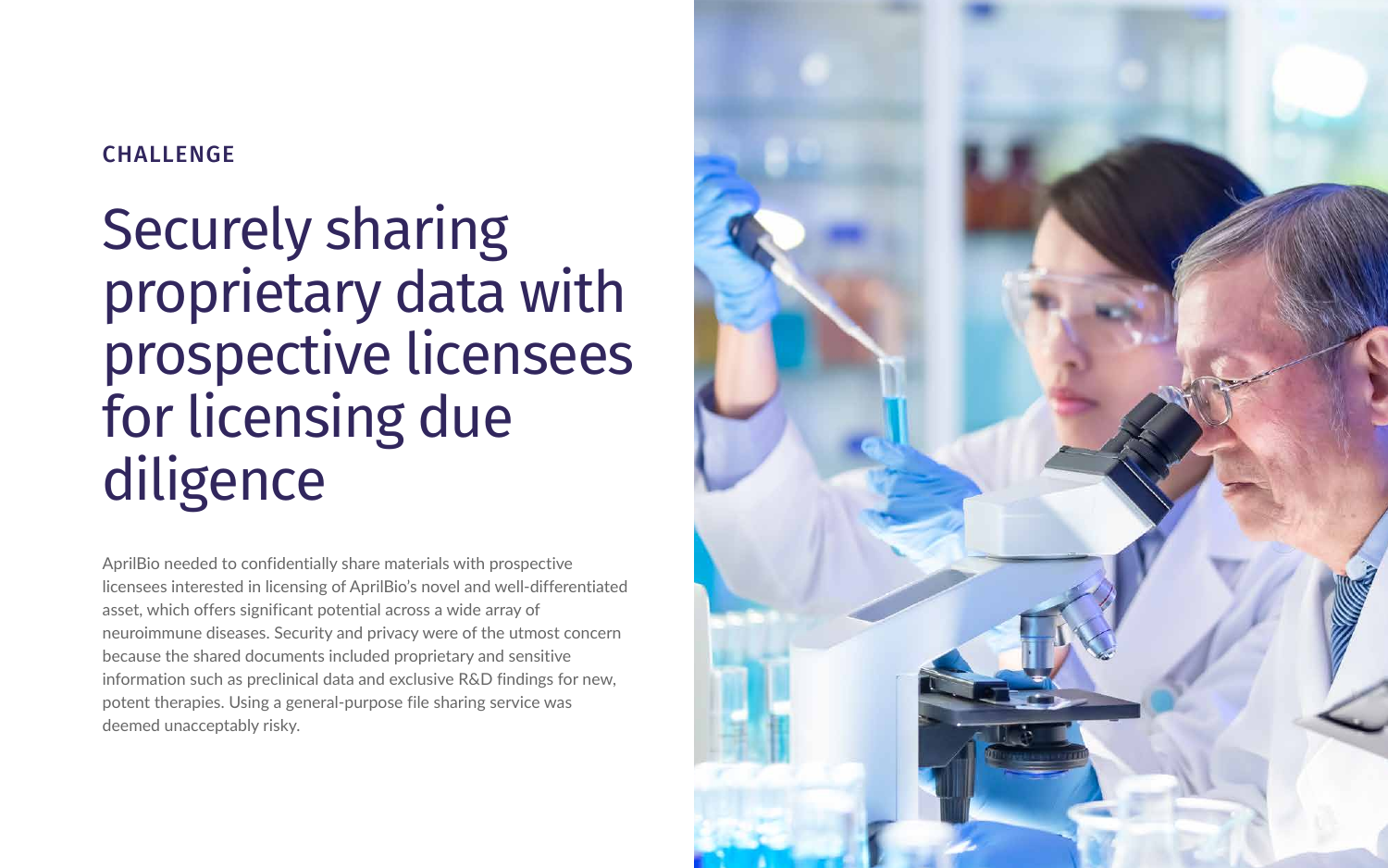# SOLUTION

### **INTUITIVE EFFICIENCY**

Easy-to-use from day one, simple enough for anyone to utilize without training

# **Question & Answer**





# **Redact Terms**





 $\bullet$ 

Septmeber 2...

**REDACT AND SAVE** 



| Venue®       |  |
|--------------|--|
| Username     |  |
| Password     |  |
| <b>LOGIN</b> |  |

### **HIGHEST LEVELS OF PROTECTION**



Protects your most sensitive data with secure infrastructure: SOC 2 Type II audits, ISO20007:2013 certification, Multifactor Authentication, Single Sign-on, automatic watermarks, user and document access expiration and more



### **PURPOSE-BUILT SOLUTION**

Industry proven to facilitate life sciences operations and deal execution with real-time audit trial

# Secure and purpose-built solution for Life Sciences Business Development and Licensing.

AprilBio decided DFIN's Venue Virtual Data Room solution was the right choice to support the out-licensing due diligence process. Specialized capabilities made it convenient for AprilBio's Business Development team to control disclosures and share confidential documents with prospective licensees. Automatic watermarks for uploaded documents, user access expiration, and advanced reporting features saved valuable time, enabling the launch of the licensing partnership valued at US\$448M and accelerating the drug treatment development for neuroimmune diseases.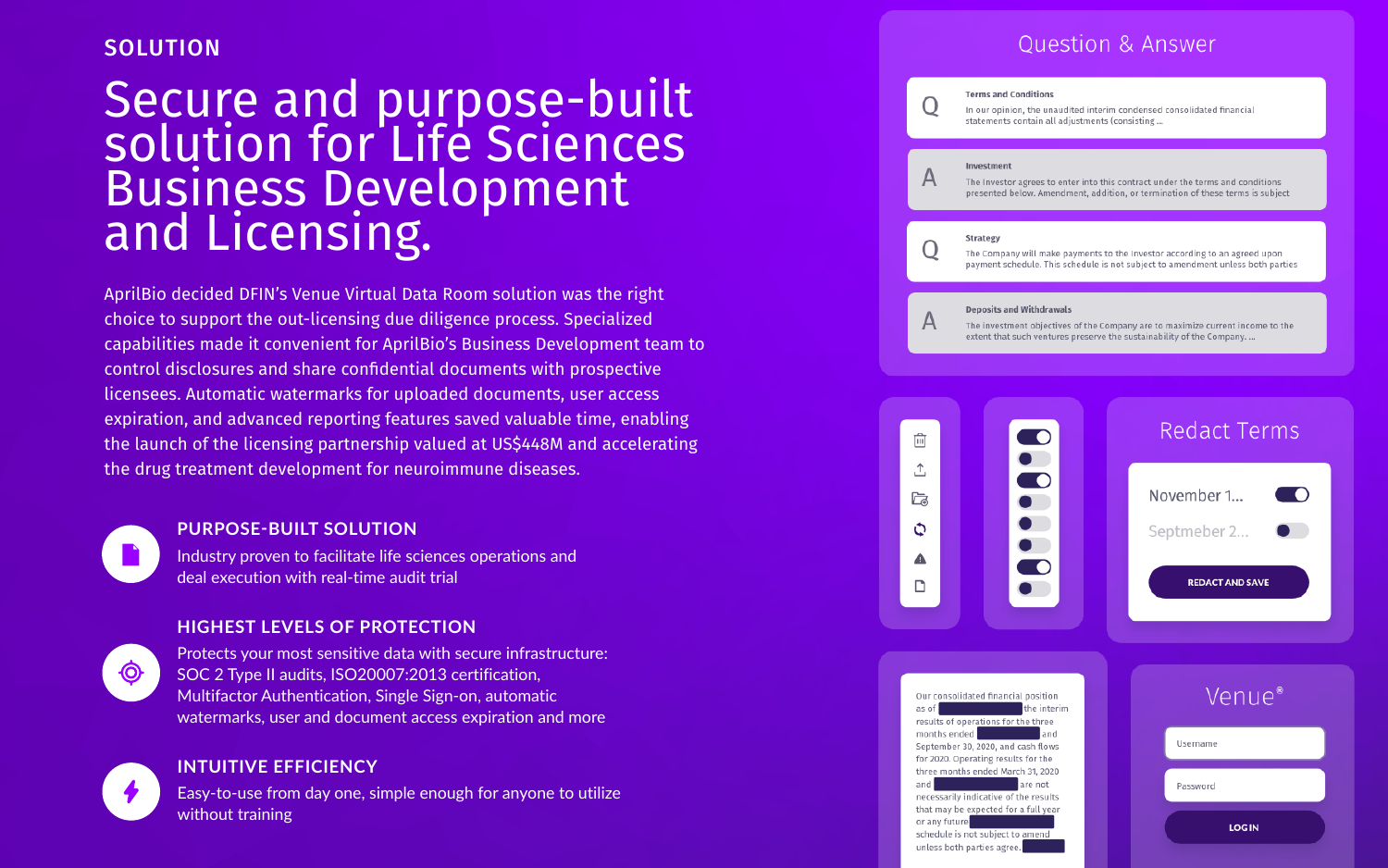### **JAMIE JAEHEUNG LEE**

Chief Development Officer, AprilBio



# 88

"We found Venue during a detailed search for a highly secure document sharing solution. Its user-friendly and comprehensive capabilities helped us to successfully sign a productive licensing agreement. I happily recommend Venue with full confidence to biotech companies working on licensing deals."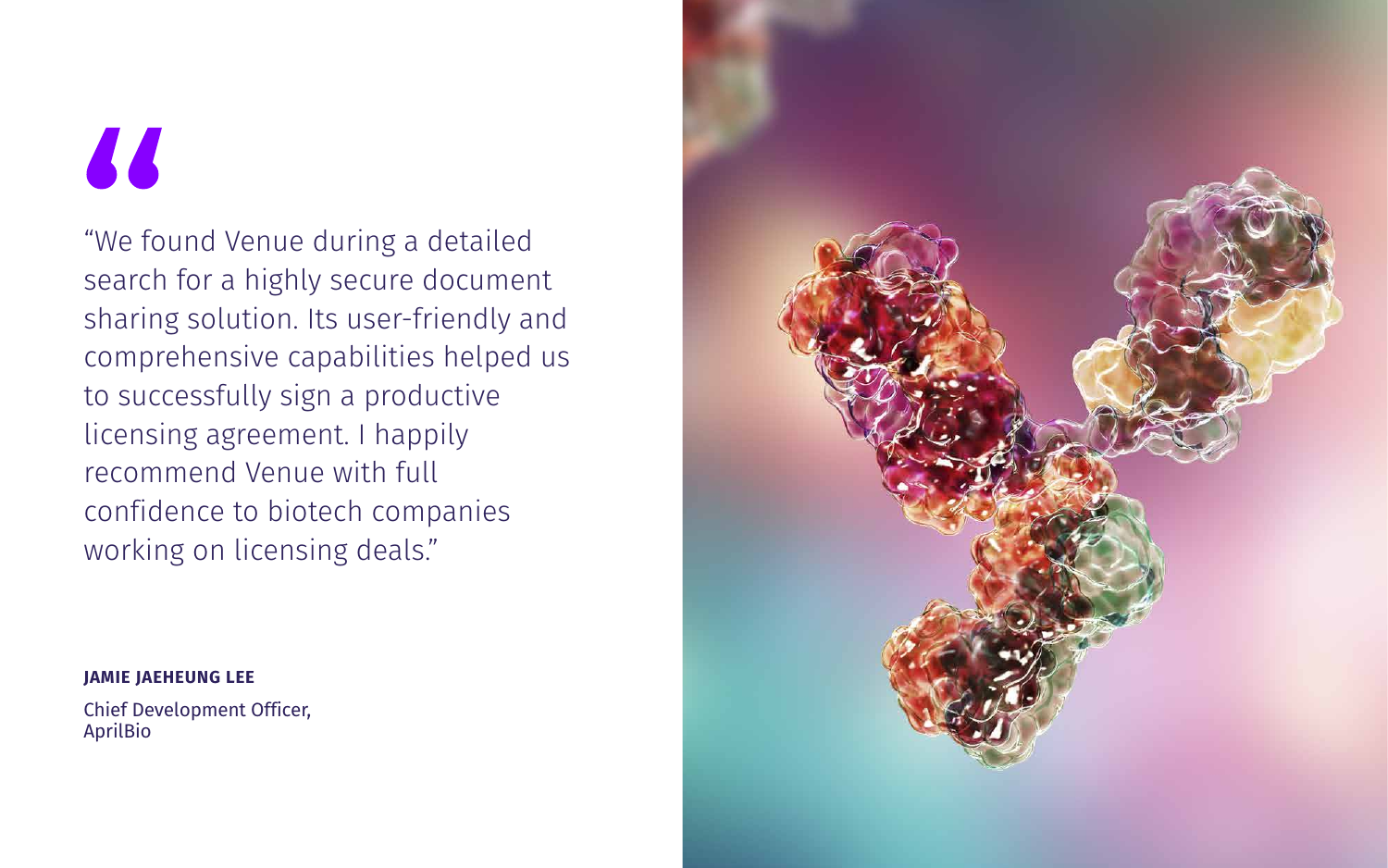#### **EFFICIENT WORKFLOWS**

Streamlines workflows to save time, accelerate progress and automate reporting

#### **SECURE**

Protects data with encryption, watermarking and anti-malware scans

#### **CONVENIENT**

Lightning-quick set up with simple document bulk uploads and folder views

# Venue® by **DFIN** The virtual data room built for life sciences.

|            | al procession - Q Search - all Reports     |               |                |                                                               |                                         |                |              |                |  |
|------------|--------------------------------------------|---------------|----------------|---------------------------------------------------------------|-----------------------------------------|----------------|--------------|----------------|--|
|            |                                            |               |                |                                                               |                                         |                |              |                |  |
|            | INTO BALLICTOR SNELBARY DISTRICTANCYTCE    |               |                |                                                               |                                         |                |              | BLDOAD         |  |
|            |                                            |               |                |                                                               |                                         |                |              |                |  |
|            | DFIN Selutions                             |               |                |                                                               |                                         |                |              |                |  |
| <b>MOY</b> | 217 Sumul 14070                            |               |                |                                                               | ACODIS                                  | <b>FEE SCE</b> | <b>INGES</b> | LAST UPDATED   |  |
| ALL:       | ALC AND HOUSE                              | <b>MICH</b>   |                | TIPE AVE                                                      |                                         |                |              | 10/15/20       |  |
| NEM        | 32 PHONE                                   |               |                | BE - Western Superi, Januar and August                        | 12                                      | 1.2MB          | 212          | 120308         |  |
| 188880     | <b>BY CHIMME</b>                           | $\pm$         | m              | One mints acceptably piny counsel becomes.                    | 15                                      | 0.432          | ×            | spreaker       |  |
| KNAMEN'S   | All Convention                             | $\alpha$      | $\equiv$       | THE JACKS DIRECTORY AT ANY GENERAL                            | 23                                      | 82,986         | 18           |                |  |
|            | <b>BS</b> (Hermann)                        | ٠             |                | Mamus suggest Hour informer                                   | H.                                      | 1,418          | 192          | stringers      |  |
|            | <b>Bill Services</b><br><b>BE SHOW THE</b> | ÷             | $\mathbb{R}$   | Out juin adultiple/s at aget quest                            | -12                                     | 0.483          | 225          | 121800         |  |
|            | <b>BELL PRODUCTS</b>                       | ٠             |                | they make a concerne pures of a met fermenture.               | 18                                      | 6248           | m            | strator        |  |
|            | EX company                                 | F.            | m              | Visunes paginis later sel acque                               | 95                                      | 6435           | $\mathbf{m}$ | sznáče         |  |
|            | <b>SECTION AND REAL</b>                    | ٠             | ш              | CHI JHID 90H ARPORT IC 120 GARD.                              | 12                                      | 62101          | 123          | 10714-016      |  |
|            | <b>CO - 100 - 100</b>                      | ٠             | 22             | Colorado (consister appoint a continentale)                   | 어소                                      | 1,1102         | $\mathbb{H}$ | <b>ICENSIS</b> |  |
|            | <b>By Services</b>                         | $\frac{1}{2}$ | $\mathbb{R}^n$ | Hispitale Gagillia (BEEL) of Angele                           | アカ                                      | 0.4702         | ×.           | torists        |  |
|            | <b>By Chemical</b>                         | $\mathcal{L}$ | m.             | Corrento providing peut 18 anni formettati.                   | i B                                     | 0.1148         | m            | 10/19/08       |  |
|            | <b>Britannich</b>                          | 甘             |                | that he hand lifty and and the                                | 98                                      | 1.5 MB         | 242          | 101505         |  |
|            | <b>Bill construction</b>                   | 18            |                | [881] Cast-middle competable journal off lasted festivers and | $\mathcal{L}^{\text{out}}_{\text{out}}$ | 0458           | $\bullet$    | 400900         |  |
|            | <b>BE THANKING</b>                         | $+4$          |                | (b) First with 6-5 n explorer at sign sweets                  | od li                                   | 1216           | 72.          | 121610         |  |
|            | <b>RECOMMENDED</b>                         | th.           |                | The C. Vivienna's sagitive langer yet august                  | 93                                      | 1,938          | 182          | streates       |  |
|            | BE Incomedy.                               | $\mathbf{H}$  |                | THE THAT SURE FIRST INSPECTION OF MESS                        | 73                                      | CARE           | 373          | 101606         |  |
|            | <b>BE COMMAND</b>                          | $35^{\circ}$  | 14             | Cost explic sives clients down 52 John Street Book            | -15                                     | 0.2 MH         | tž.          | 101105         |  |



#### **EXPERT RESOURCES**

Dedicated regional project manager and 24/7/365 client support services

#### **INTELLIGENT INSIGHT**

Delivers instant reporting on accessed content with real-time analytics